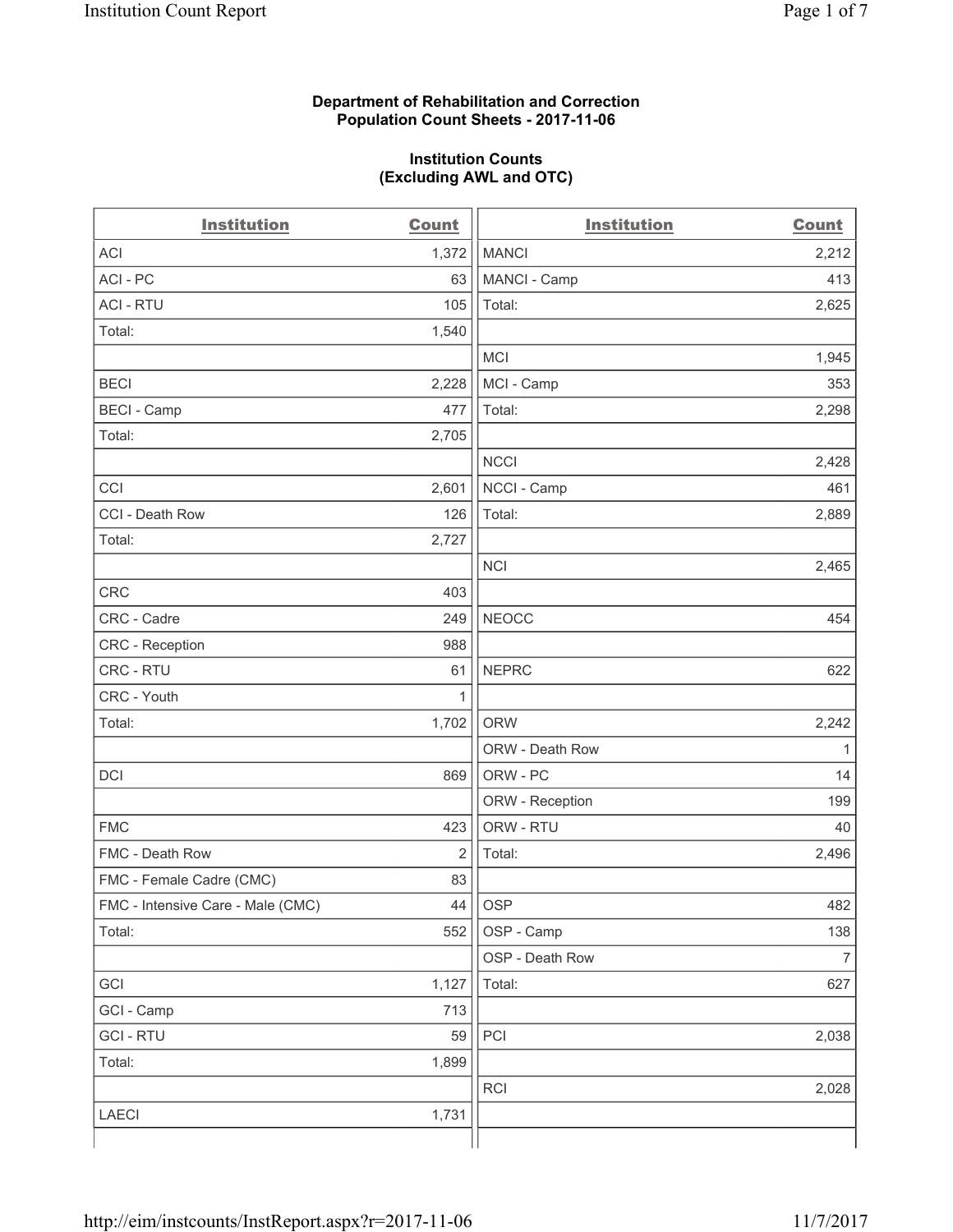|                          |       | <b>RICI</b>    | 2,606                              |
|--------------------------|-------|----------------|------------------------------------|
| LECI                     | 2,324 |                |                                    |
| LECI - Camp              | 183   | SCI            | 2,021                              |
| Total:                   | 2,507 |                |                                    |
|                          |       | SOCF           | 1,170                              |
| LOCI                     | 2,302 | SOCF - RTU     | 58                                 |
|                          |       | Total:         | 1,228                              |
| LORCI                    | 225   |                |                                    |
| LORCI - Cadre            | 144   | <b>TCI</b>     | 1,036                              |
| <b>LORCI - Reception</b> | 1,042 | TCI - Camp     | 446                                |
| Total:                   | 1,411 | Total:         | 1,482                              |
|                          |       |                |                                    |
| <b>MACI</b>              | 1,072 | <b>TOCI</b>    | 469                                |
| MACI - Minimum           | 1,249 | TOCI - PC      | 95                                 |
| Total:                   | 2,321 | Total:         | 564                                |
|                          |       |                |                                    |
|                          |       | <b>WCI</b>     | 1,224                              |
|                          |       | <b>WCI-RTU</b> | 33                                 |
|                          |       | Total:         | 1,257                              |
|                          |       |                |                                    |
|                          |       |                | <b>Total Population:</b><br>49,966 |

\* The Total Population includes 30 Offenders with Reason Codes 30 & 31. \*\* The Total Population includes 38 Offenders with Reason Code 0A.

# **Male Population by Security Level (Include AWL and Exclude OTC)**

| <b>Security Level</b>  |                   | <b>Body</b> | <b>AWL</b>     | $(-OTC)$ | <b>Total</b> |
|------------------------|-------------------|-------------|----------------|----------|--------------|
| Total Level 5          |                   | 85          | $\overline{2}$ | 2        | 85           |
| <b>Total Level 4</b>   |                   | 2,248       | 37             | 32       | 2,253        |
| Total Level 3          |                   | 11,862      | 143            | 118      | 11,887       |
| Total Level 2          |                   | 15,938      | 212            | 140      | 16,010       |
| Total Level 1          |                   | 15,526      | 165            | 77       | 15,614       |
| <b>Total Death Row</b> |                   | 137         | 0              | 0        | 137          |
|                        | <b>Total Male</b> | 45,796      | 559            | 369      | 45,986       |

### **Female Population by Institution (Include AWL and Exclude OTC)**

| <b>Institution</b>              | <b>Body</b> | <b>AWL</b> | $(-OTC)$ | <u>Total</u> |
|---------------------------------|-------------|------------|----------|--------------|
| <b>DCI</b>                      | 869         |            |          | 871          |
| <b>FMC</b>                      | 26          |            |          | 26           |
| <b>FMC</b> - Female Cadre (CMC) | 83          |            |          | 83           |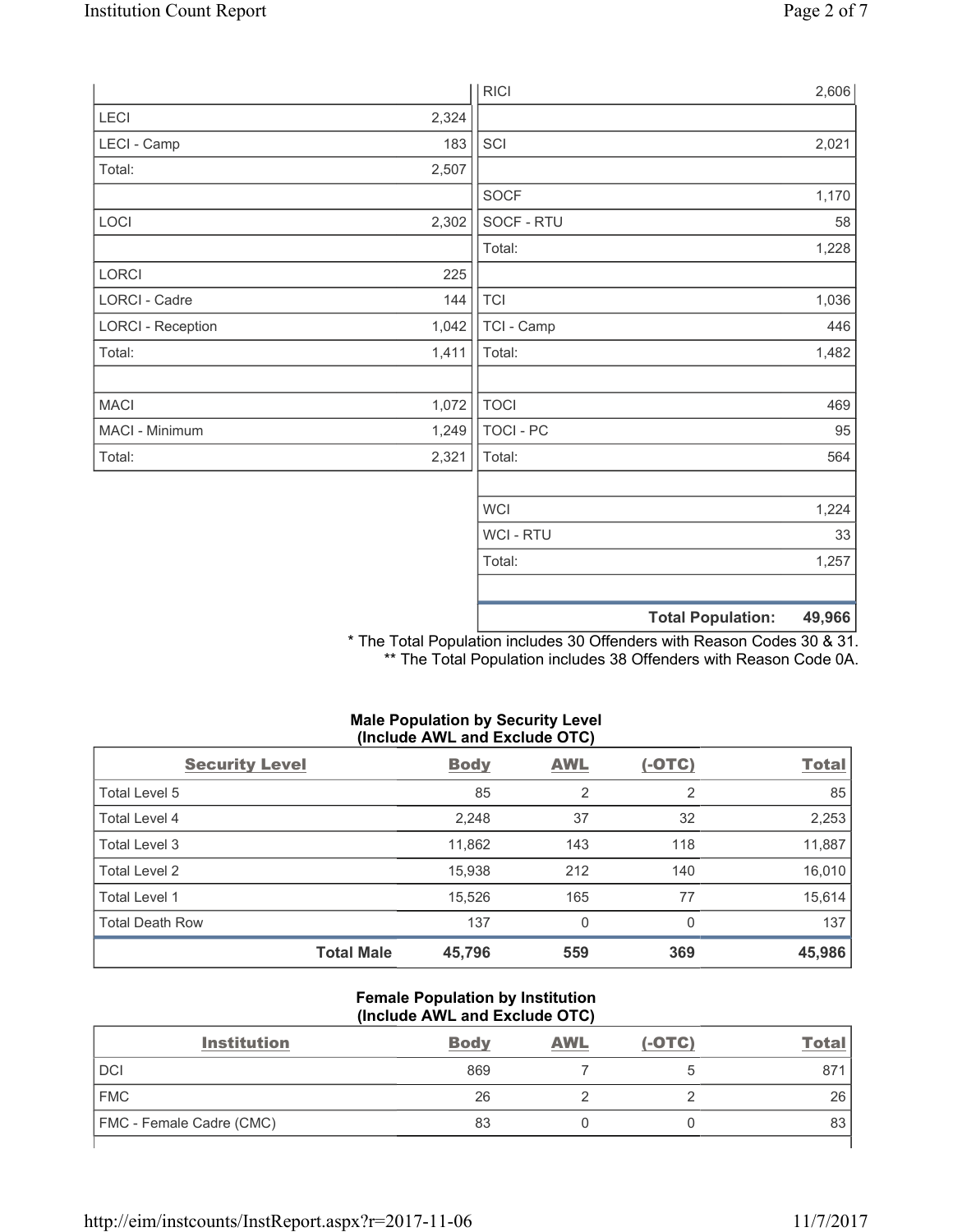| <b>NEPRC</b>           |                          | 621    | 22  | 12  | 631    |
|------------------------|--------------------------|--------|-----|-----|--------|
| <b>ORW</b>             |                          | 2,241  | 40  | 24  | 2,257  |
| <b>ORW - Death Row</b> |                          |        | 0   | 0   |        |
| ORW - PC               |                          | 14     | 0   | O   | 14     |
| ORW - Reception        |                          | 199    | 0   | 0   | 199    |
| ORW - RTU              |                          | 40     | 0   | 0   | 40     |
|                        | <b>Total Female</b>      | 4,094  | 71  | 43  | 4,122  |
|                        |                          |        |     |     |        |
|                        | <b>Total Population:</b> | 49,890 | 630 | 412 | 50,108 |

# **Male Population by Institution: Security Level 5 (Include AWL and Exclude OTC)**

| <b>Institution</b>   | <b>Body</b>    | <b>AWL</b> | $(-OTC)$     | <b>Total</b> |
|----------------------|----------------|------------|--------------|--------------|
| ACI                  |                | 0          | 0            |              |
| LECI                 | $\overline{2}$ | 0          | 0            | 2            |
| LORCI                |                | $\Omega$   | 0            |              |
| <b>MACI</b>          | 2              | $\Omega$   | 0            | 2            |
| <b>MANCI</b>         | 4              | $\Omega$   | 0            | 4            |
| <b>OSP</b>           | 43             |            |              | 43           |
| SCI                  |                | $\Omega$   | $\mathbf{0}$ |              |
| <b>SOCF</b>          | 26             |            |              | 26           |
| SOCF - RTU           | 3              | $\Omega$   | 0            | 3            |
| <b>TOCI</b>          | $\overline{2}$ | ∩          | O            | 2            |
| <b>Total Level 5</b> | 85             | 2          | 2            | 85           |

## **Male Population by Institution: Security Level 4 (Include AWL and Exclude OTC)**

| <b>Institution</b> | <b>Body</b> | <b>AWL</b> | $(-OTC)$ | <b>Total</b> |
|--------------------|-------------|------------|----------|--------------|
| ACI                | 9           |            | $\Omega$ | 10           |
| <b>BECI</b>        |             | 0          | $\Omega$ |              |
| CCI                | 5           |            |          | 5            |
| ${\sf CRC}$        | 36          |            |          | 36           |
| CRC - Reception    | 11          |            |          | 11           |
| CRC - RTU          | 1           | 0          | 0        |              |
| <b>FMC</b>         |             | 0          | $\Omega$ |              |
| GCI                |             | 0          | $\Omega$ |              |
| <b>LAECI</b>       |             | 0          | O        |              |
| LECI               | 55          | 0          | O        | 55           |
| LOCI               | 10          | 0          | $\Omega$ | 10           |
| <b>LORCI</b>       | 22          | 6          | 6        | 22           |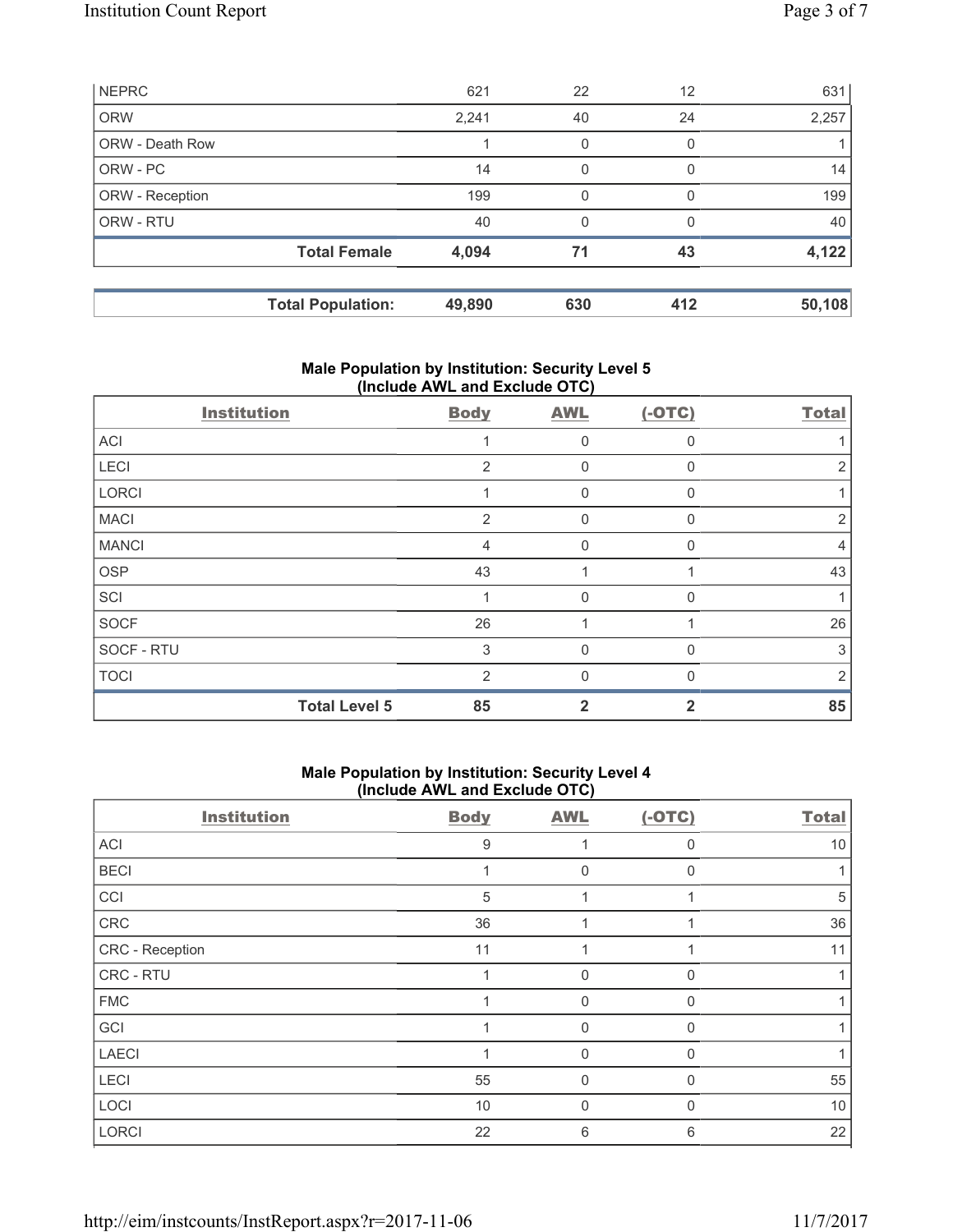| LORCI - Cadre            |                      | 1              | $\mathsf{O}\xspace$ | $\mathsf{O}\xspace$ | 1              |
|--------------------------|----------------------|----------------|---------------------|---------------------|----------------|
| <b>LORCI - Reception</b> |                      | $\sqrt{5}$     | $\mathsf{O}\xspace$ | $\mathsf{O}\xspace$ | $\sqrt{5}$     |
| <b>MACI</b>              |                      | 42             | $\sqrt{2}$          | $\mathsf 0$         | 44             |
| <b>MANCI</b>             |                      | 106            | $\overline{2}$      | $\overline{2}$      | 106            |
| MCI                      |                      | $\overline{4}$ | $\mathsf{O}\xspace$ | $\mathsf{O}\xspace$ | $\overline{4}$ |
| <b>NCCI</b>              |                      | $\overline{2}$ | $\mathsf 0$         | $\mathsf{O}\xspace$ | $\sqrt{2}$     |
| NCI                      |                      | 5              | $\mathbf 0$         | $\mathsf{O}\xspace$ | $\,$ 5 $\,$    |
| <b>OSP</b>               |                      | 437            | $\,$ 5 $\,$         | $\overline{4}$      | 438            |
| PCI                      |                      | 1              | $\mathsf{O}\xspace$ | $\mathsf{O}\xspace$ | 1              |
| <b>RCI</b>               |                      | 23             | $\mathbf{1}$        | 1                   | 23             |
| <b>RICI</b>              |                      | $\overline{4}$ | $\mathsf{O}\xspace$ | $\mathsf{O}\xspace$ | $\overline{4}$ |
| SCI                      |                      | 11             | $\mathsf{O}\xspace$ | $\mathsf{O}\xspace$ | 11             |
| SOCF                     |                      | 1,119          | 12                  | 11                  | 1,120          |
| SOCF - RTU               |                      | 55             | $\mathsf{O}\xspace$ | $\mathsf 0$         | 55             |
| <b>TCI</b>               |                      | 14             | $\mathsf{O}\xspace$ | $\mathsf{O}\xspace$ | 14             |
| <b>TOCI</b>              |                      | 214            | 4                   | $\overline{4}$      | 214            |
| <b>TOCI - PC</b>         |                      | 20             | $\mathsf{O}\xspace$ | $\mathsf{O}\xspace$ | 20             |
| <b>WCI</b>               |                      | 28             | $\mathbf{1}$        | $\mathbf{1}$        | 28             |
| <b>WCI-RTU</b>           |                      | $\overline{4}$ | $\mathsf{O}\xspace$ | $\mathsf{O}\xspace$ | 4              |
|                          | <b>Total Level 4</b> | 2,248          | 37                  | 32                  | 2,253          |

## **Male Population by Institution: Security Level 3 (Include AWL and Exclude OTC)**

| <b>Institution</b>                | <b>Body</b>    | <b>AWL</b>          | $(-OTC)$    | <b>Total</b>   |
|-----------------------------------|----------------|---------------------|-------------|----------------|
| ACI                               | 14             | 1                   | 1           | 14             |
| ACI - PC                          | $\overline{2}$ | 0                   | 0           | $\overline{2}$ |
| <b>ACI - RTU</b>                  | 1              | 0                   | $\mathbf 0$ |                |
| <b>BECI</b>                       | 1              | 0                   | $\mathbf 0$ |                |
| CCI                               | 3              | 0                   | $\mathbf 0$ | 3              |
| CRC                               | 78             | $\,$ 3 $\,$         | 3           | 78             |
| CRC - Cadre                       | 139            | $\mathsf{0}$        | $\mathbf 0$ | 139            |
| CRC - Reception                   | 548            | 14                  | 12          | 550            |
| CRC - RTU                         | 56             | 0                   | $\mathbf 0$ | 56             |
| CRC - Youth                       | 1              | 0                   | $\mathbf 0$ |                |
| <b>FMC</b>                        | 3              | 1                   | 0           | 4              |
| FMC - Intensive Care - Male (CMC) | 4              | 0                   | 0           | 4              |
| GCI                               | $\overline{2}$ | 0                   | $\mathbf 0$ | $\overline{2}$ |
| <b>LAECI</b>                      | $\overline{2}$ | 0                   | $\mathbf 0$ | $\overline{2}$ |
| LECI                              | 2,261          | 19                  | 17          | 2,263          |
| LOCI                              | 4              | $\mathsf{O}\xspace$ | $\mathbf 0$ | 4              |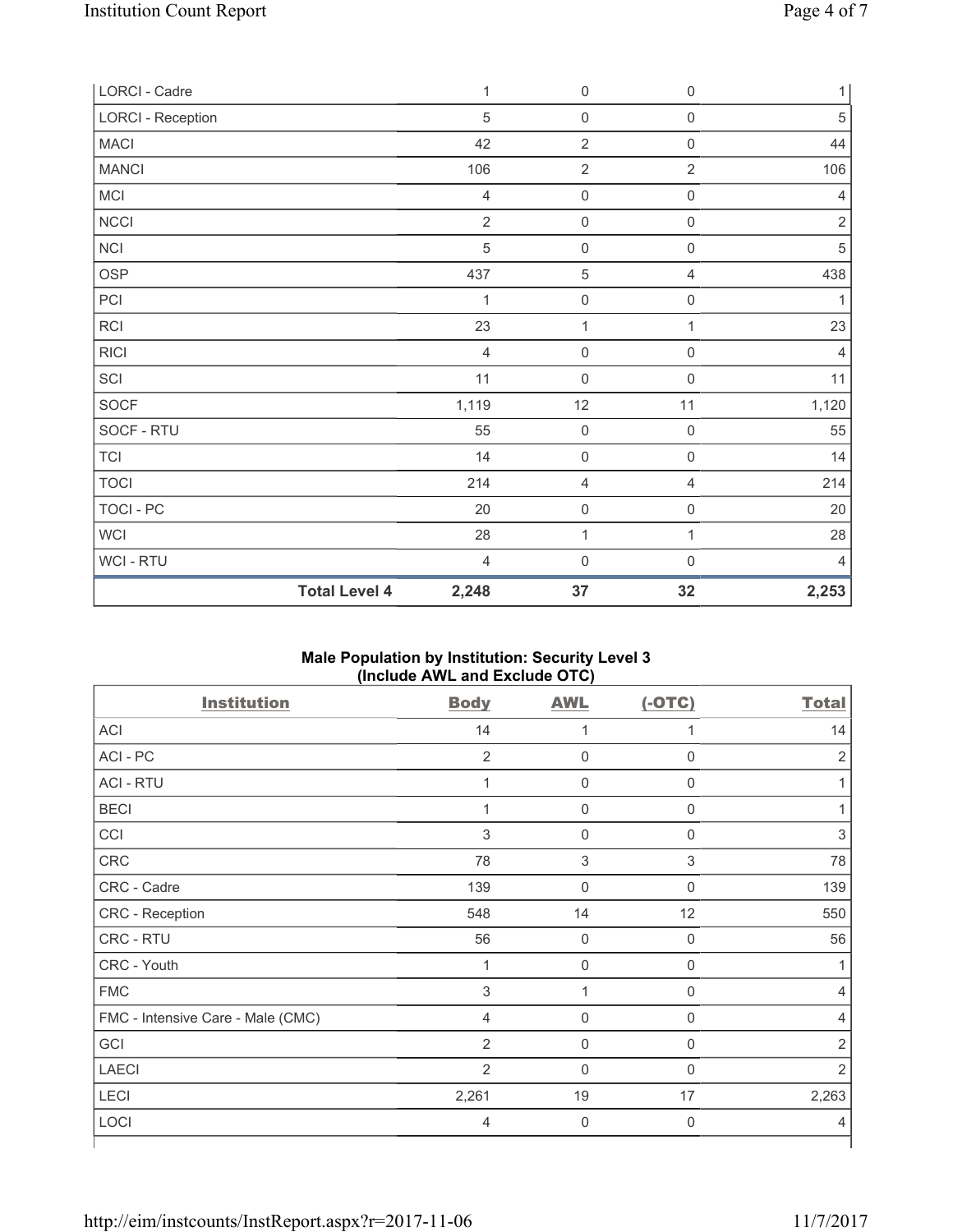| <b>LORCI</b>             |                      | 61             | 30                  | 28                  | 63                        |
|--------------------------|----------------------|----------------|---------------------|---------------------|---------------------------|
| <b>LORCI - Cadre</b>     |                      | 89             | $\mathsf{O}\xspace$ | $\mathsf{O}\xspace$ | 89                        |
| <b>LORCI - Reception</b> |                      | 713            | $\sqrt{2}$          | 1                   | 714                       |
| <b>MACI</b>              |                      | 941            | 12                  | $\overline{7}$      | 946                       |
| <b>MANCI</b>             |                      | 2,082          | 19                  | 16                  | 2,085                     |
| MCI                      |                      | 3              | $\mathsf{O}\xspace$ | $\boldsymbol{0}$    | $\ensuremath{\mathsf{3}}$ |
| <b>NCCI</b>              |                      | $\,8\,$        | $\mathbf 1$         | $\mathbf{1}$        | $\,8\,$                   |
| NCCI - Camp              |                      | $\mathbf{1}$   | $\mathsf{O}\xspace$ | $\mathsf 0$         | $\mathbf{1}$              |
| <b>NCI</b>               |                      | $\overline{4}$ | $\mathsf{O}\xspace$ | $\mathsf 0$         | $\overline{4}$            |
| <b>NEOCC</b>             |                      | 454            | $\mathbf{1}$        | $\mathsf{O}\xspace$ | 455                       |
| <b>OSP</b>               |                      | 1              | $\pmb{0}$           | $\mathsf{O}\xspace$ | 1                         |
| PCI                      |                      | 30             | $\mathbf{1}$        | $\mathsf{O}\xspace$ | 31                        |
| <b>RCI</b>               |                      | 1,856          | 21                  | 18                  | 1,859                     |
| <b>RICI</b>              |                      | $\overline{4}$ | $\mathbf 0$         | $\mathsf{O}\xspace$ | $\overline{4}$            |
| SCI                      |                      | $\mathbf{1}$   | $\mathsf{O}\xspace$ | $\mathsf{O}\xspace$ | 1                         |
| SOCF                     |                      | 25             | $\mathsf{O}\xspace$ | $\mathsf 0$         | 25                        |
| <b>TCI</b>               |                      | 973            | $\,$ 5 $\,$         | $\,$ 3 $\,$         | 975                       |
| TCI - Camp               |                      | 1              | $\mathbf 0$         | $\mathsf{O}\xspace$ | $\mathbf{1}$              |
| <b>TOCI</b>              |                      | 207            | $\overline{4}$      | 3                   | 208                       |
| <b>TOCI - PC</b>         |                      | 75             | $\mathsf{O}\xspace$ | $\mathsf{O}\xspace$ | 75                        |
| <b>WCI</b>               |                      | 1,186          | $\boldsymbol{9}$    | 8                   | 1,187                     |
| WCI - RTU                |                      | 28             | $\mathbf 0$         | $\mathsf 0$         | 28                        |
|                          | <b>Total Level 3</b> | 11,862         | 143                 | 118                 | 11,887                    |

## **Male Population by Institution: Security Level 2 (Include AWL and Exclude OTC)**

| <b>Institution</b>                | <b>Body</b> | <b>AWL</b>  | $(-OTC)$     | <b>Total</b> |
|-----------------------------------|-------------|-------------|--------------|--------------|
| <b>ACI</b>                        | 713         | 9           | 7            | 715          |
| ACI-PC                            | 60          | $\pmb{0}$   | $\mathbf 0$  | 60           |
| <b>ACI - RTU</b>                  | 68          | $\pmb{0}$   | 0            | 68           |
| <b>BECI</b>                       | 1,421       | 18          | 11           | 1,428        |
| CCI                               | 1,925       | 15          | 6            | 1,934        |
| CRC                               | 145         | 5           | 5            | 145          |
| CRC - Cadre                       | 110         | $\mathsf 0$ | 0            | 110          |
| CRC - Reception                   | 297         | 17          | 17           | 297          |
| CRC - RTU                         | 3           | $\mathbf 0$ | 0            | 3            |
| <b>FMC</b>                        | 8           |             | $\mathbf{0}$ | $9\,$        |
| FMC - Intensive Care - Male (CMC) | 16          | $\mathbf 0$ | $\Omega$     | 16           |
| GCI                               | 526         | 4           | 1            | 529          |
| <b>GCI-RTU</b>                    | 47          | $\mathbf 0$ | $\Omega$     | 47           |

⅂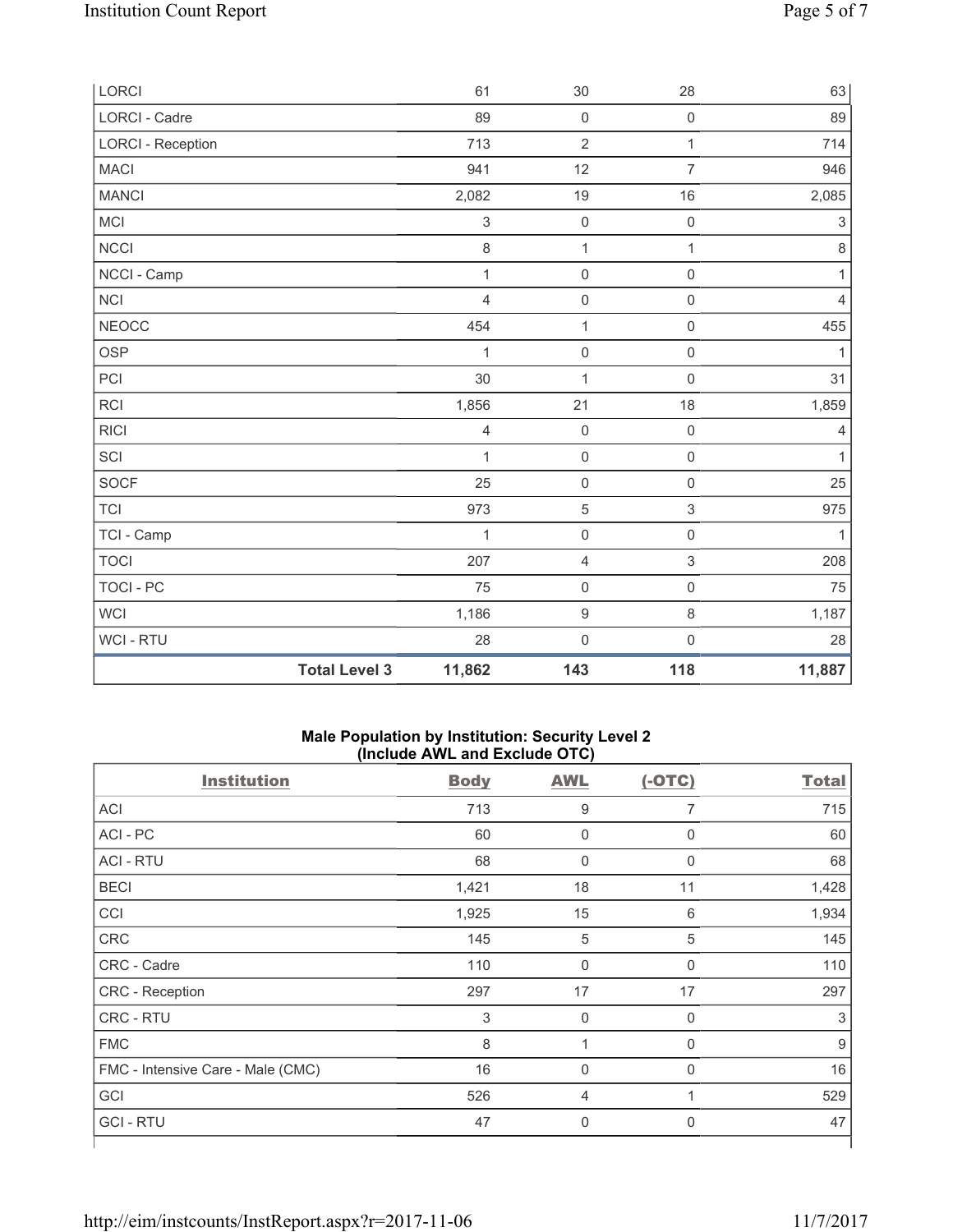| LAECI                    |                      | 1,060          | 14                  | 11                  | 1,063          |
|--------------------------|----------------------|----------------|---------------------|---------------------|----------------|
| LECI                     |                      | $\overline{2}$ | $\mathbf 0$         | $\mathsf{O}\xspace$ | $\overline{2}$ |
| LOCI                     |                      | 1,251          | $10$                | $\sqrt{5}$          | 1,256          |
| LORCI                    |                      | 97             | 18                  | 17                  | 98             |
| LORCI - Cadre            |                      | 46             | $\mathbf 0$         | $\mathsf{O}\xspace$ | 46             |
| <b>LORCI - Reception</b> |                      | 174            | $\mathbf{1}$        | 1                   | 174            |
| <b>MACI</b>              |                      | 87             | $\mathsf 0$         | $\mathsf{O}\xspace$ | 87             |
| <b>MANCI</b>             |                      | $\sqrt{3}$     | $\mathsf 0$         | $\mathsf{O}\xspace$ | $\sqrt{3}$     |
| MCI                      |                      | 1,490          | $\boldsymbol{9}$    | $\sqrt{5}$          | 1,494          |
| MCI - Camp               |                      | 1              | $\mathsf{O}\xspace$ | $\mathsf{O}\xspace$ | 1              |
| NCCI                     |                      | 1,343          | 15                  | 12                  | 1,346          |
| NCI                      |                      | 1,707          | 27                  | 21                  | 1,713          |
| PCI                      |                      | 700            | 13                  | $\overline{2}$      | 711            |
| RCI                      |                      | 147            | $\mathbf{1}$        | $\mathsf{O}\xspace$ | 148            |
| <b>RICI</b>              |                      | 1,522          | 22                  | 13                  | 1,531          |
| SCI                      |                      | 954            | 12                  | $\sqrt{5}$          | 961            |
| <b>TCI</b>               |                      | $\,$ 5 $\,$    | $\mathsf 0$         | $\mathsf{O}\xspace$ | $\sqrt{5}$     |
| <b>TOCI</b>              |                      | 1              | $\mathbf 1$         | 1                   | 1              |
| <b>WCI</b>               |                      | $9\,$          | $\mathbf 0$         | $\mathsf 0$         | $9\,$          |
|                          | <b>Total Level 2</b> | 15,938         | 212                 | 140                 | 16,010         |

# **Male Population by Institution: Security Level 1 (Include AWL and Exclude OTC)**

| <b>Institution</b>                | <b>Body</b>    | <b>AWL</b>     | $(-OTC)$       | <b>Total</b> |
|-----------------------------------|----------------|----------------|----------------|--------------|
| <b>ACI</b>                        | 635            | 9              | $\overline{2}$ | 642          |
| ACI - PC                          | 1              | $\mathbf 0$    | $\mathbf 0$    |              |
| <b>ACI - RTU</b>                  | 36             | $\mathbf 0$    | $\mathbf 0$    | 36           |
| <b>BECI</b>                       | 805            | 15             | $\overline{2}$ | 818          |
| <b>BECI</b> - Camp                | 477            | $\mathbf 0$    | $\mathbf 0$    | 477          |
| CCI                               | 667            | $\overline{2}$ | 1              | 668          |
| CRC                               | 81             | 5              | 3              | 83           |
| CRC - Reception                   | 128            | $\sqrt{3}$     | $\mathsf 3$    | 128          |
| CRC - RTU                         | $\overline{1}$ | $\mathbf 0$    | $\mathbf 0$    |              |
| <b>FMC</b>                        | 385            | $\,6\,$        | 1              | 390          |
| FMC - Intensive Care - Male (CMC) | 24             | $\mathbf 0$    | $\mathbf 0$    | 24           |
| GCI                               | 598            | 13             | 4              | 607          |
| GCI - Camp                        | 713            | $\mathbf 0$    | 0              | 713          |
| <b>GCI-RTU</b>                    | 12             | $\mathbf 0$    | $\mathbf 0$    | 12           |
| <b>LAECI</b>                      | 668            | 5              | 3              | 670          |
| <b>LECI</b>                       | $\overline{4}$ | $\overline{2}$ | $\mathbf 0$    | 6            |
|                                   |                |                |                |              |